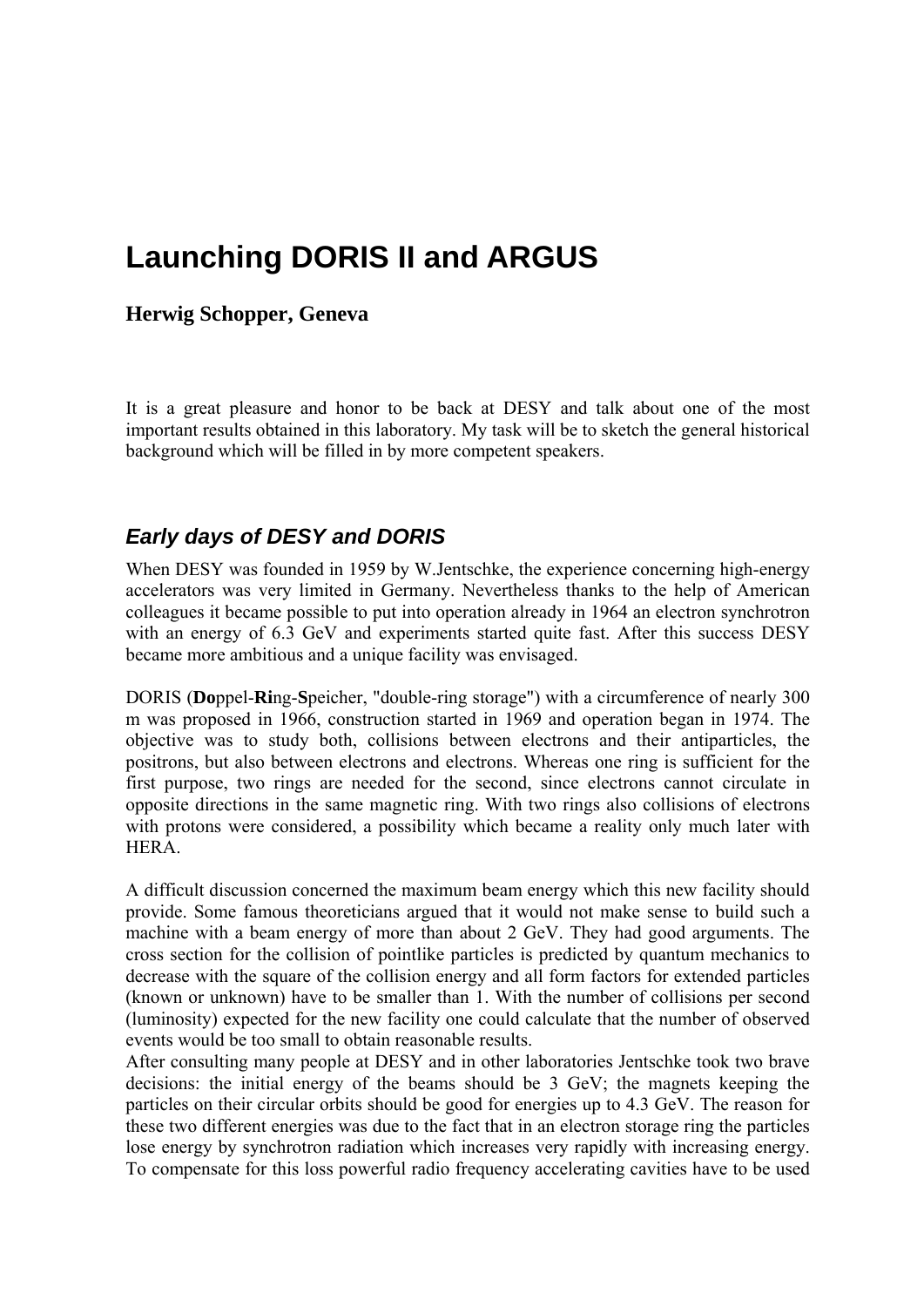and the originally foreseen rf power was sufficient to store electrons at 3 GeV. If unexpected discoveries were made, it would be possible to boost the beam energies to 4.3 GeV by just adding rf cavities. Indeed this foresight made it possible that in 1978 DORIS could become a major player in the investigation of the b-quark (Fig.1).

In the two long straight sections of DORIS two experiments were installed, PLUTO and DASP, which were built and operated by international collaborations. Following the surprising discoveries of the  $J/\psi$  particle, (a bound state between a c-quark and its antiquark) and the superheavy electron (the  $\tau$  particle) it became obvious that DORIS was an excellent facility to investigate this rich field of physics. Indeed several important contributions could be made by the DORIS experiments for the "excited charmonium states". The establishment of a new kind of excited state of the J/ψ (p-wave quark-antiquark state) and the discovery of semileptonic decays of the D-particle are only two examples. With these discoveries DORIS made important contributions to establishing the quark model and in particular to proving the existence of heavy quarks.

But DORIS became also a powerful source for synchrotron radiation experiments, although in the early phases they could use DORIS only 'parasitically'. HASYLAB was established and for EMBL the first outstation was created at DORIS. Among the many achievements I want to mention the first tests of X-ray lithography at DESY, a procedure which was later refined to X-ray depth lithography.

I had become the chairman of the DESY directorate early in 1973 and had the pleasure to live through this (and the following) productive and interesting period in an involved position.

#### *The way to DORIS I*

In 1977 discussions started to increase the energy of DORIS (upgrading to DORIS I). This upgrading was initiated by a PLUTO proposal which asked for energies up to  $2 \times 4.3 = 8.6$ GeV, the highest energies planned in the original design. The objective was to measure the total cross section for e+e- annihilation in order to study exited charm states and to investigate the  $\tau$  lepton. A search for the third quark generation was not mentioned, however.

This proposal was presented to the Forschungskollegium on 30 June 1977 which gave its full support. By chance, on this very same day a public seminar was organized at FNAL in the USA during which the Y(9.46 GeV) resonance was announced. Of course, this became immediately known everywhere and already on 6 July 1977 PLUTO started discussions with machine people concerning a possible upgrade to 5GeV/beam (D.Degele, J.Bürger, L.Criegee, G.Flügge). Such an energy increase seemed feasible provided only one ring of DORIS would be operated and some accelerating cavities of PETRA and power supplies would be used. Also some changes to the DORIS magnetic lattice were envisaged to avoid saturation effects. This scheme was immediately supported by the Forschungskollegium on 15 July 1977. A possible physics program at 10 GeV was discussed at a DESY workshop in October 1977 where J. Bürger and H. Schröder presented the physics program of the PLUTO and DASP II collaborations (since the DASP group had moved to PETRA a new collaboration DASP II had been formed). The physics priorities from the theorists' point of view were discussed by T. Walsh. Astonishingly enough mainly the physics of the 2nd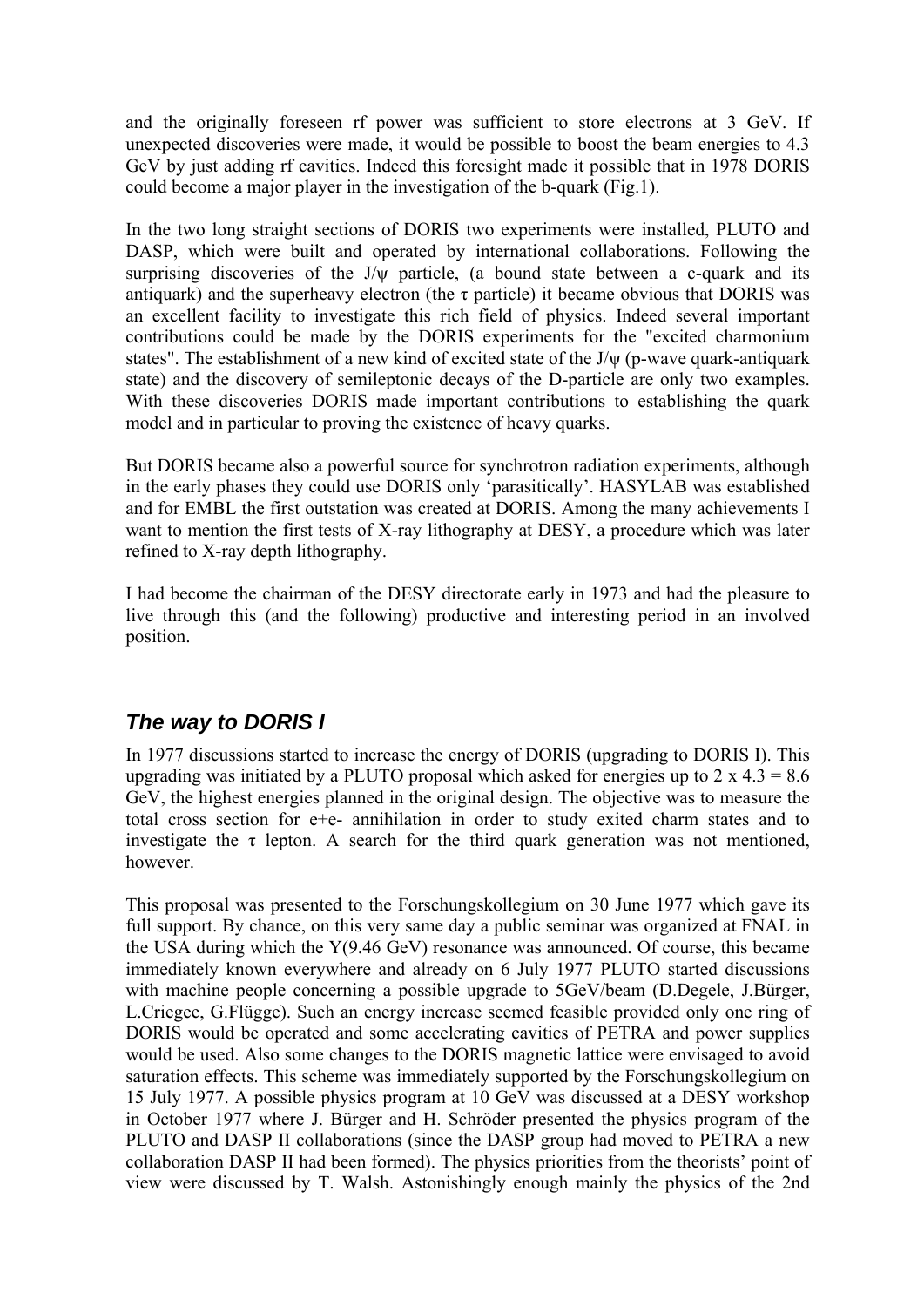generation of quarks was considered with the ϓ decay into 3gluons only briefly mentioned. Both experimental groups, on the other hand, discussed in detail the possibility of learning about the properties of the 3. generation of quarks in only a few days of running.

DORIS I was approved by the Directorate on 16.12.1977. This was a difficult decision since the storage ring PETRA was supposed to start in 1978 and it enjoyed highest priority since it was in fierce competition with a similar project PEP at SLAC in California. It had also been foreseen to move PLUTO to PETRA and to dissolve the DASP collaboration. These plans were reconsidered, however, in view of the new situation.

On 20.2.1978, only a few months after this decision, DORIS I started to operate at the higher energy. This achievement was possible thanks to the initiative of Donatus Degele and the experience and dedication of the whole accelerator crew. The rapid energy upgrade of DORIS was unexpected to the outside. I remember a seminar given by A de Rujula at CERN in March 1978 where he discussed ϓ physics and expected the first experimental results from CLEO at Cornell University early in 1979.

#### *DORIS and the b-quark*

1

The scan in the 'Y (1S) region started at DESY on 15.April 1978. Both, the machine and the detectors, had problems in the beginning. A fluctuation observed by ARGUS and less prominently by PLUTO was convincing enough to motivate the DESY director to expend the first bottle of champagne. However, after a few days of running the peak vanished (its trace can still be found in the smaller step size of the scan around 9.38 GeV in the published resonance curve). Yet finally, on 30 April 1978 the resonance signal was established. The results obtained by PLUTO and DASP II proved that the resonance at 9.46 GeV was extremely narrow (Fig.2). In August 1978 DASPII could also find the narrow peak corresponding to the first excited state of the ϓ at 9.9 GeV. These results were presented at the High Energy Physics Conference which took place at Hamburg in August 1978. A few months later DASP II and the LENA collaboration (which had replaced PLUTO) determined the parameters of the 'Y(2S) state. I believe that only the DESY results by resolving the ϓ peaks into narrow resonances and verifying the charge of the bquark to be 1/3 made the interpretation in terms of a bound state between a third quark and its antiquark credible. In my opinion DESY did not receive an appropriate credit for these measurements.

In 1979 DORIS was not much running since it had been decided to install a small intermediate positron accumulator  $PIA<sup>T</sup>$  to improve positron injection for PETRA. This freed DORIS for its own research programme. At the beginning of 1980 DASPII and LENA were continuing to take data for the 'Y resonances but in March 1980 DORIS I stopped temporarily running for high energy physics in order to provide sufficient time for synchrotron radiation for EMBL and the Frauenhofer Society. This for DORIS was the beginning of a serious competition between high energy physics and the synchrotron radiation programme.

<sup>&</sup>lt;sup>1</sup> Another girls' name for a facility. A liked this tradition at DESY of using nice easy to remember names. When I arrived many years ago at the airport of Hamburg and asked the taxi driver to take me to DESY he became angry and said he could not know all the addresses of the 'Daisies' at St.Pauli.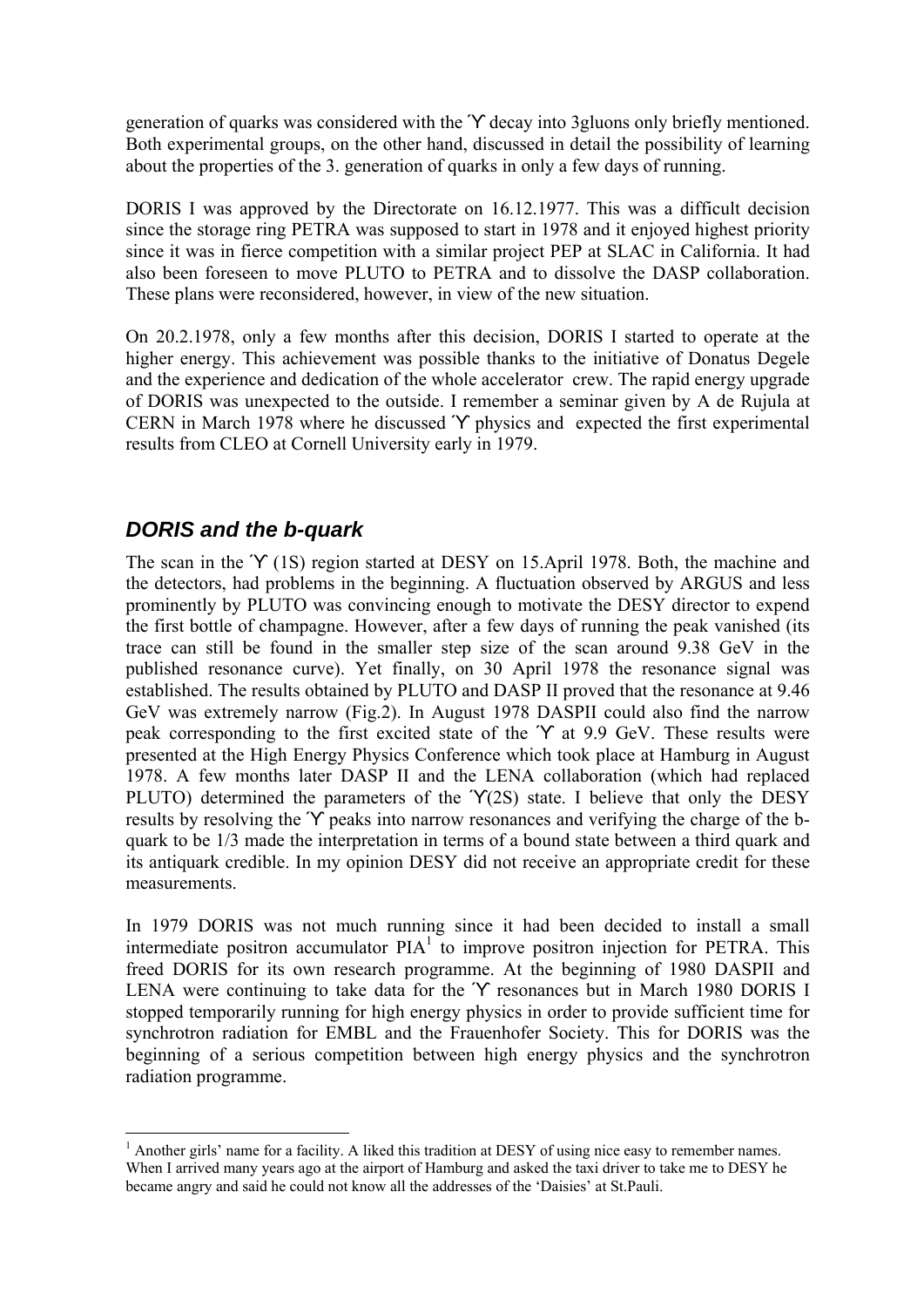# *ARGUS*

1

"A Russian-German-United States-Swedish Collaboration"<sup>2</sup> . In summer 1977 I encouraged Schmidt-Parzefall whom I knew since our common time at Karlsruhe, to take over DASP (which became DASP II) and to consider the possibility for a new detector for DORIS. This I did since I was afraid of too little physics at DESY besides PETRA and that DORIS would not be used properly. I did it against the advice of many colleagues<sup>3</sup>. Initially the proposal for a new detector was not welcome since most people thought that all efforts should go to PETRA and its experiments. In the end, however, all the committees gave their blessings.

Schmidt-Parzefall accepted the challenge and contacted colleagues. For the formation of the new collaboration apparently a dinner at Dortmund in September 1977, the 'Wegener Dinner', was essential. Schmidt-Parzefall presented the ARGUS proposal at a meeting on DORIS experiments on 10/11 October 1977 (DESY F15/01,November 1977) which contained already the most important elements of the final design: large solid angle (hermeticity), particle identification, shower counter for detection of low energy photons inside the magnetic coil, muon chambers. The proposal 'ARGUS – a new detector for DESY", was presented to the Forschungskollegium (Proposal Nr. 146) in October 1978. The main actors among the 90 scientists participating in the collaboration were W. Schmidt-Parzefall and H.Schröder from DESY, D.Wegener from Dortmund, K.R.Schubert from Heidelberg, P.Böchmann and L.Jönsson from Lund, M.Danilov from Moscow and R.L.Childers and C.W.Darden from South Carolina.

The Scientific Council gave its approval on 4 December 1978 and it is stated in the Minutes: "Schopper reports further that the Forschungskollegium has positively evaluated the proposal of a new detector ARGUS. The cost will be DM 8 million with the use of several components of DASP". After clarifying all the resources the Directorate approved ARGUS in July 1979 with the target to be operational in 1981.

The final design followed in many details the original idea with only the layout of the drift chamber improved to account for the requirements of optimal pattern recognition. The physics benchmarks in the proposal were charm and  $\tau$  physics. A detailed evaluation of a possible B- physics program was presented in April 1980. An expanded analysis of the possibilities of studying B physics with ARGUS followed in February 1981 when it became clear that DORIS I could be upgraded to an energy of 11.2 GeV. The ARGUS detector was built and it worked in a stable manner from 1982 to 1992 (Fig.3).

During a DORIS workshop in February 1981 the idea arose to transfer the Crystal Ball detector from SLAC to DESY. The proposal was soon presented and accepted in summer 1981. The Crystal Ball detector was transported to DESY in spring 1982 and started data taking August 1982 while ARGUS rolled in two months later. Both experiments were approved for running for 3 years, but Crystal Ball was given priority for one year. The competition between the two experiments delayed the B -physics program at DORIS for nearly 3 years because the Crystal Ball collaboration preferred to run at the energy of the ϓ resonances being optimised for spectroscopic studies.

 $2$  One of the spouses knowing the senior members of the group too well interpreted the logo as 'Alle Richtigen Genies Unter Sich'.

<sup>&</sup>lt;sup>3</sup> The only other case where I took a decision neglecting advice and against the opinion of competent committees was the establishment of the heavy-ion programme at CERN during the construction of LEP.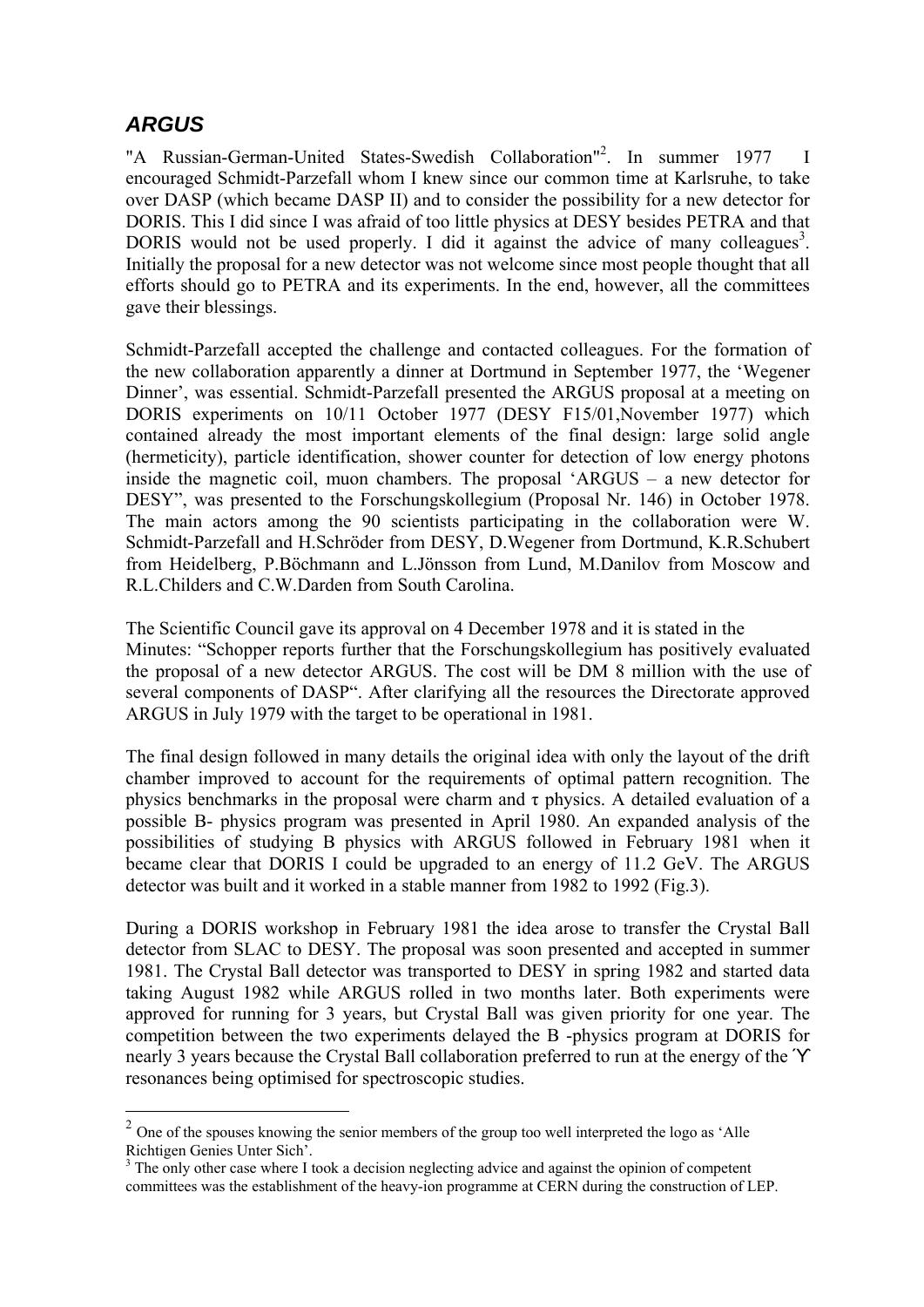### *DORIS II*

A new chapter started at DESY on 1 January 1981 when V.Soergel took over the helm of DESY since I left to become Director General of CERN (Fig.4).

Early in 1981 discussions started to increase the energy of Doris further. G.-A.Voss presented to the Scientific Council the possibility to go to about 11 GeV requiring, however, a change of the magnetic lattice of DORIS. Consecutively K.Wille worked out a concrete scheme allowing 2 x 5.6 GeV with reduced considerably the power consumption. The essential differences of DORIS II with respect to DORIS I were the decrease of the magnetic gap width and the increase of the number of coil windings of the magnets thus reducing saturation effects and power consumption. The injection was improved by installing separator plates and a faster kicker magnet. A major increase in the luminosity was achieved by mounting special strong-focussing quadrupoles at a small distance from the interaction points. The cost of the upgrading was estimated at DM 2 million and 6 months of shut down were needed. The shut-down started on 2 November 1981 and after an incredible short time DORIS II started operation in May 1982. With these improvements DORIS II achieved a maximum integrated luminosity of 1.8  $pb^{-1}/day$  and an average luminosity of 0.5  $pb^{-1}/day$ .

In the period 1983-85 DORIS II was running mainly for the Crystal Ball at the 'Y(1S) resonance. For second part of 1986 ARGUS was declared to be the main user, but Schmidt-Parzefall had to complain to Scientific Council on 4 March 1986 asking for beam time  $(100 \text{ pb}^{-1})$  at the 'Y(4S) in 1986 and sufficient luminosity in 1987 and indeed the great success came.

On 25 September 1986, H. Schroeder presented at an ARGUS group meeting the first results of an analysis of 50 events with reconstructed  $B^0$ - $B^0$ bar. These events allowed the observation of 'B-mixing' which means the transformation of a B meson into its antiparticle, an anti-B meson. It was observed for the first time in the ARGUS detector and implies the discovery of a new fundamental property of the bottom quark. It is characterised by a mixing ratio and its value was found to be  $rd = 0.20 +1.012$ . The great news were for the first time communicated 'publicly' in a meeting of the Scientific Council on 16 March 1987 and were reported at the EPS Conference at Uppsala, 25 June 1987. They became the highlights at the International Lepton-Photon Symposium at Hamburg, 27/31 July 1987 and the CERN Courrier<sup>4</sup> reported about this event: "The session on the weak decays of quarks included the now famous result from the ARGUS experiment at DESY on particle mixing in the neutral B meson system".

No doubt, the discovery of the B-mixing belongs to the most important discoveries made at DESY and hence it is fully justified to celebrate its 20 anniversary!

It should be mentioned that another important result reported at the Hamburg conference was the observation of the B-decay 'without charm', i.e. no particles containing a charm quark were observed in the final sate of the decay.

ARGUS was one of the most successful detectors at DESY. Hence the leading physicists received a number of distinctions. W.Schmidt-Parzefall, spokesman of ARGUS for many years, received in 1995 the Gentner-Kastler Prize, a common prize of the German and

1

<sup>4</sup> CERN Courrier, 27, September, pg.4, 1987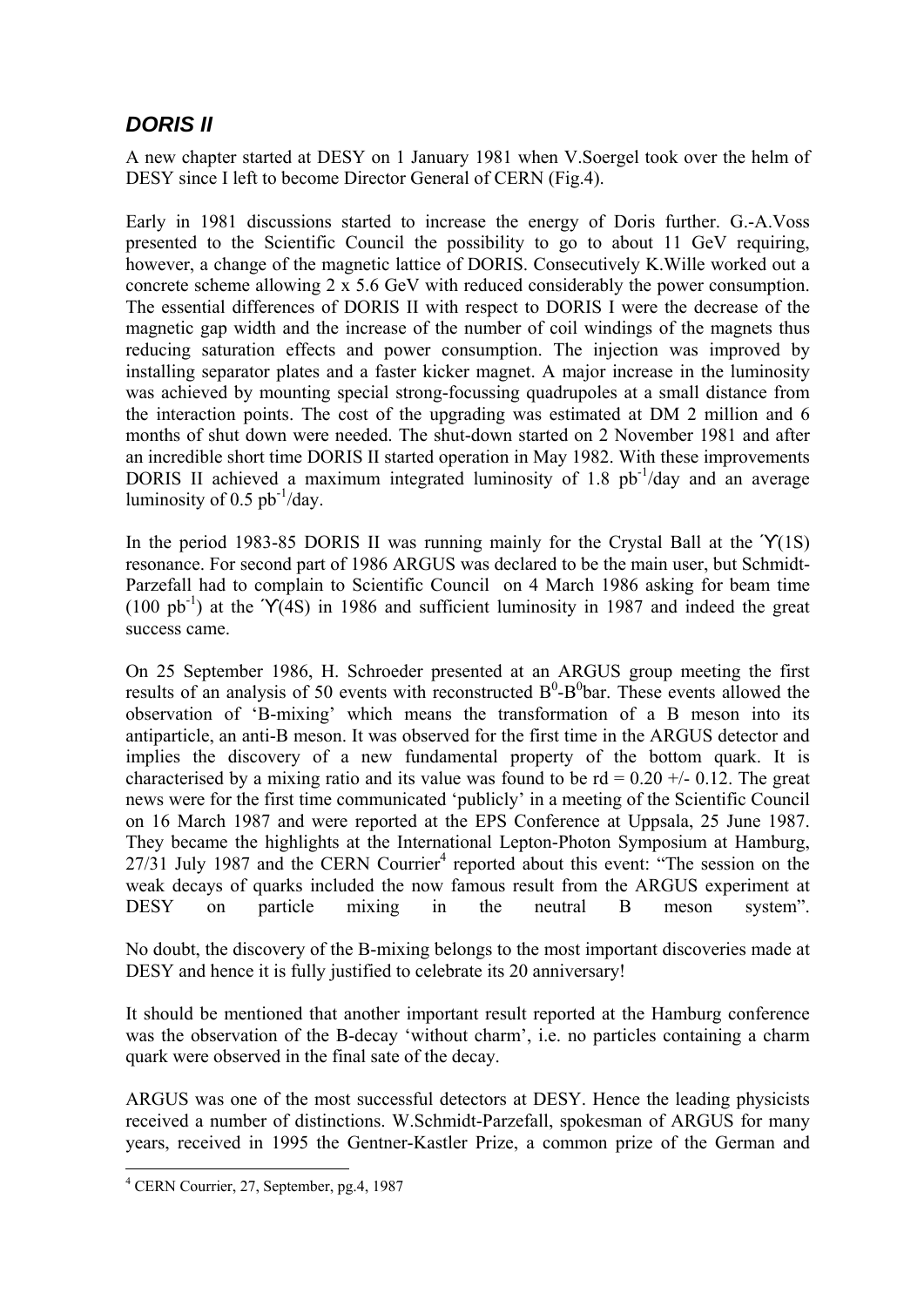French Physical Society. M. Danilov was honoured by the Max-Planck Research Prize in 1996 and the Karpinskij -Prize of the Töpfer Foundation in 1998. Finally H.Schröder and Y.Zaitsev were distinguished in 1997 by the Panofsky Prize of the American Physical Society.

#### *A short Top excursion*

I may be allowed to insert a short diversion concerning the top quark. My top story started when in 1977 a 'sure' theoretical prediction was made for the mass of the top  $m_{\text{top}} \approx 44$  $GeV/c<sup>2</sup>$ . Consequently a strong request was made that PETRA operating at beam energies around 19 GeV should be pushed to higher energies. The accelerating RF power was increased at quite some cost and 22 GeV/beam could be reached! The result: no top was found!! The lesson is that experiments do more than just confirm theories!

Nine years later the experimental situation was still unsatisfactory, the top had still not been observed and theorists were unable to make any predictions for its mass. In 1986 the UA1 experiment at CERN claimed<sup>5</sup> to have observed a signal for the top with a mass of about 40  $GeV/c^2$ . Great enthusiasm! and I had the honour to baptise a newly born tiger in the zoo of Leipzig with the name Top (Fig.5).

What is the relation with ARGUS? For a top mass as observed by UA1 a small B-mixing parameter of about  $rd = 0.01$  was expected which was in disagreement with the final ARGUS result of  $rd = 0.171 +1.0048$ . From the large mixing parameter measured by ARGUS one could infer that the top mass had to be large,  $m_{top} > 50$  GeV/c<sup>2</sup>. It is now history that the top mass was indirectly determined at LEP and that the top was finally produced by the TEVATRON at FNAL with a mass of about 171  $GeV/c^2$ , much higher than ever expected. However, the ARGUS result was the first experimental indication for such a high top mass.

## *The last days of ARGUS*

The year 1989 was another good year for ARGUS with 190 days of running with a total luminosity of 201 pb<sup>-1</sup> and only 66 days for synchrotron radiation. During the first quarter of 1990 a new vertex detector and central drift chamber were installed in ARGUS and it was running until June, but with low total luminosity  $17$  pb<sup>-1</sup>. In July a long shut-down started for the installation of a by-pass at DORIS to produce higher intensities for synchrotron radiation users. Also a silicon detector was installed for Argus. 1991 was the last good year for Argus with a luminosity of 300  $pb^{-1}$  which allowed the production of many interesting data.

But 1992 became a fatal year for ARGUS. The bypass turned out to be very useful for synchrotron radiation but a catastrophe for high-energy physics. The previously reached high luminosities could never be achieved again. Only a total luminosity of  $17 \text{ pb}^{-1}$  could be obtained in 1992 and in October ARGUS stopped data taking after a mishap (damage of the silicon vertex detector by the beam) had occurred. V.Soergel asked the Extended

<sup>&</sup>lt;sup>5</sup> G. Arnison et al. (UA1), Phys. Lett. B147 (1987) 493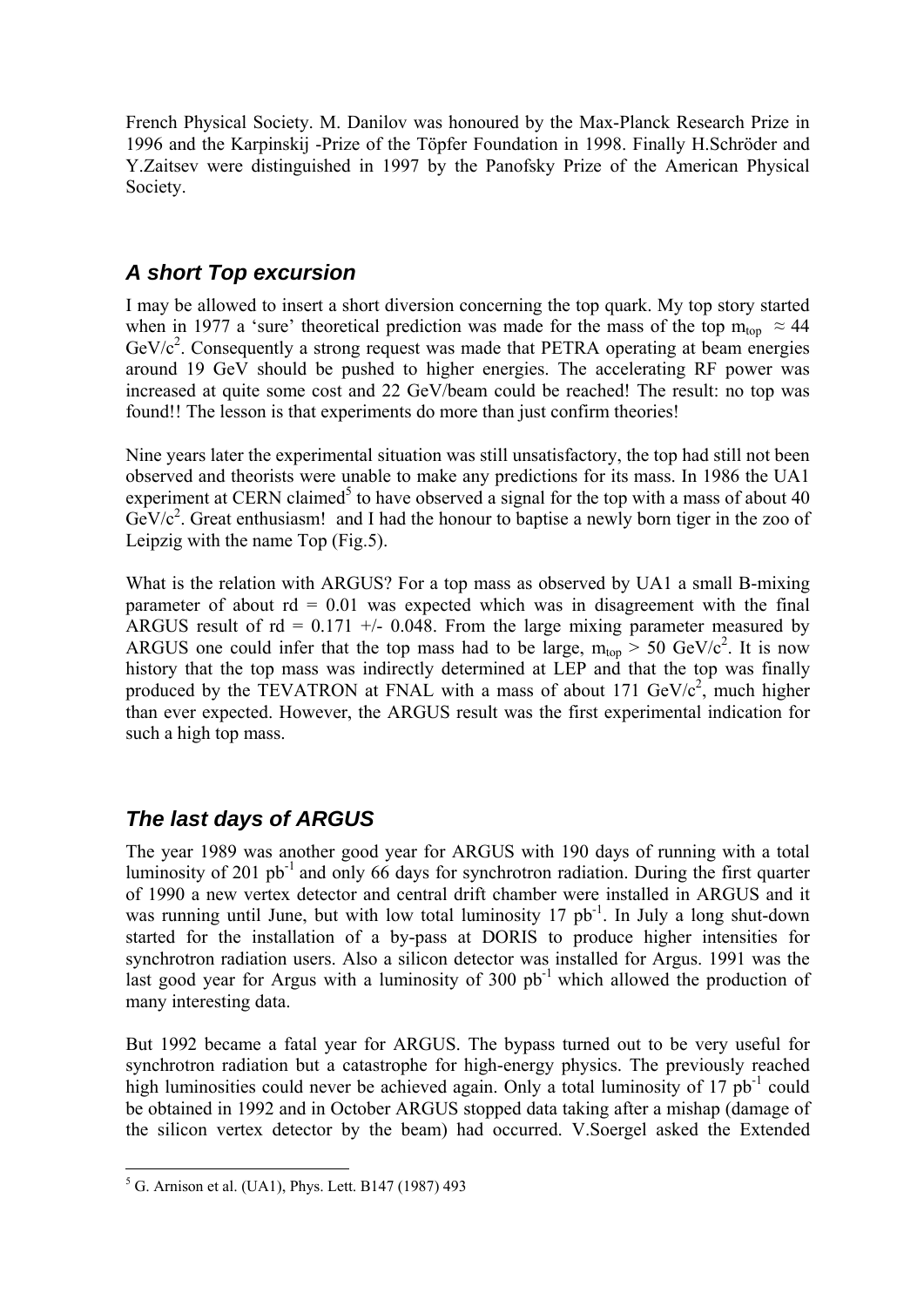Scientific Council on 26 November 1992 for advice on the future DORIS programme. It was decided that the high-energy physics programme should be abandoned if the previously achieved luminosities could not be reproduced until spring 1993. This attempt failed and B.Wiik who had followed V.Soergel as chairman of the Directorate, had to inform the Extended Scientific Council on 17 June 1993 that in agreement with the ARGUS group the Directorate had decided to stop DORIS II for particle physics. The achievements of ARGUS were acknowledged in a colloquium on 22 November 1993 by D.Cassels and B.Stech.

This is the short story of ARGUS and how it contributed to the reputation of DESY. Looking back this seems to have been the Golden past when decisions could be taken and implemented at short notice. More details will be reported by other authors at this meeting.

DESY will remain an outstanding laboratory for particle physics, even with HERA having stopped to operate and PETRA being converted into a dedicated synchrotron radiation facility. Of course, emphasis will change but accelerator and detector development will remain a major part of the DESY programme. Participation in experiments at other laboratories will be another important objective in which case DESY should also have the task to support groups from other German universities or laboratories. Non-accelerator experiments will remain an essential activity of DESY – Zeuthen. Together with new facilities such as the free electron X-ray laser, DESY has, as I am certain, a bright future for which I transmit my best wishes.



Fig.1. The plan of DESY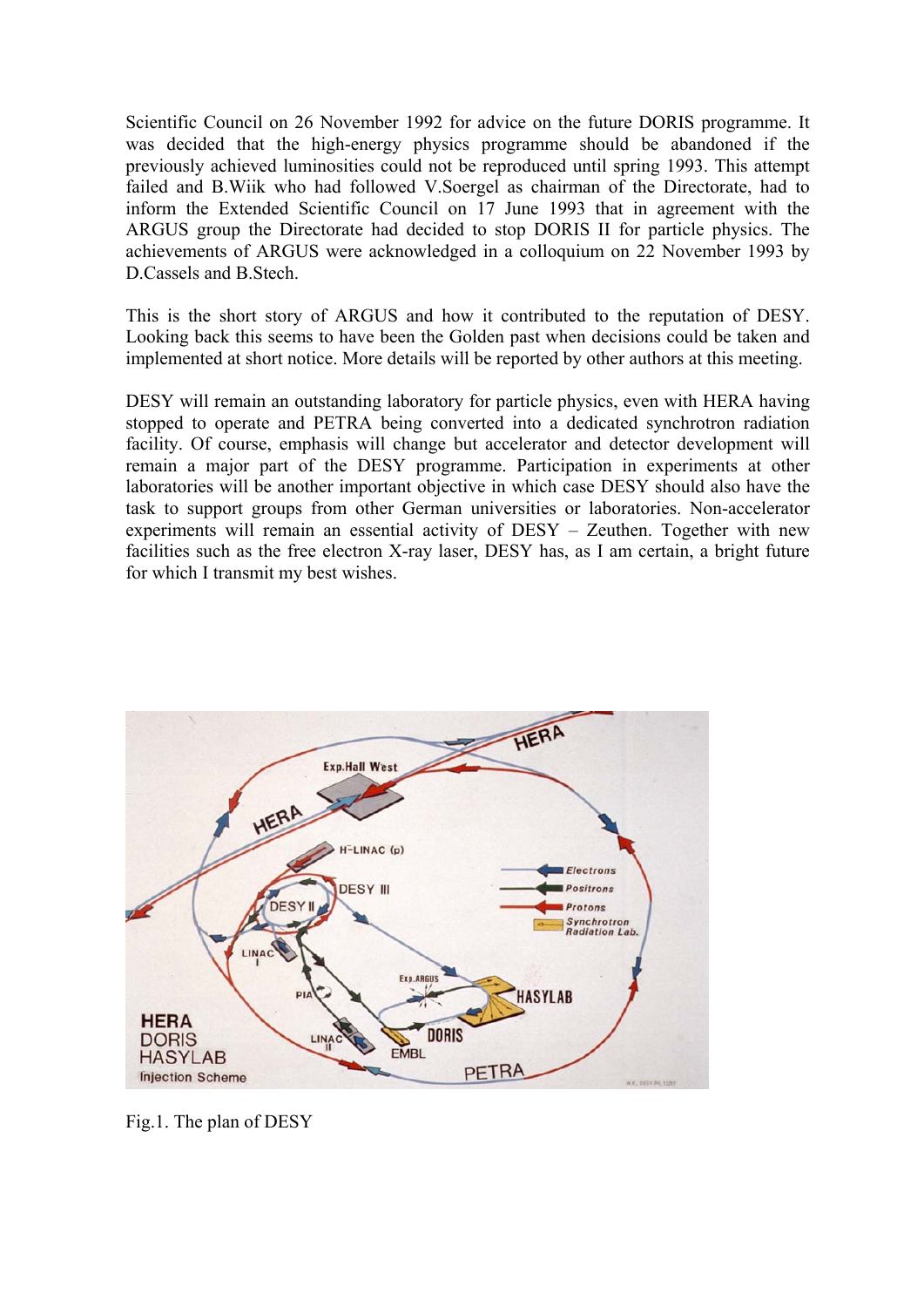

# FNAL DASP II





Fig.2. The discovery of the Upsilon



Fig.3. The ARGUS crew